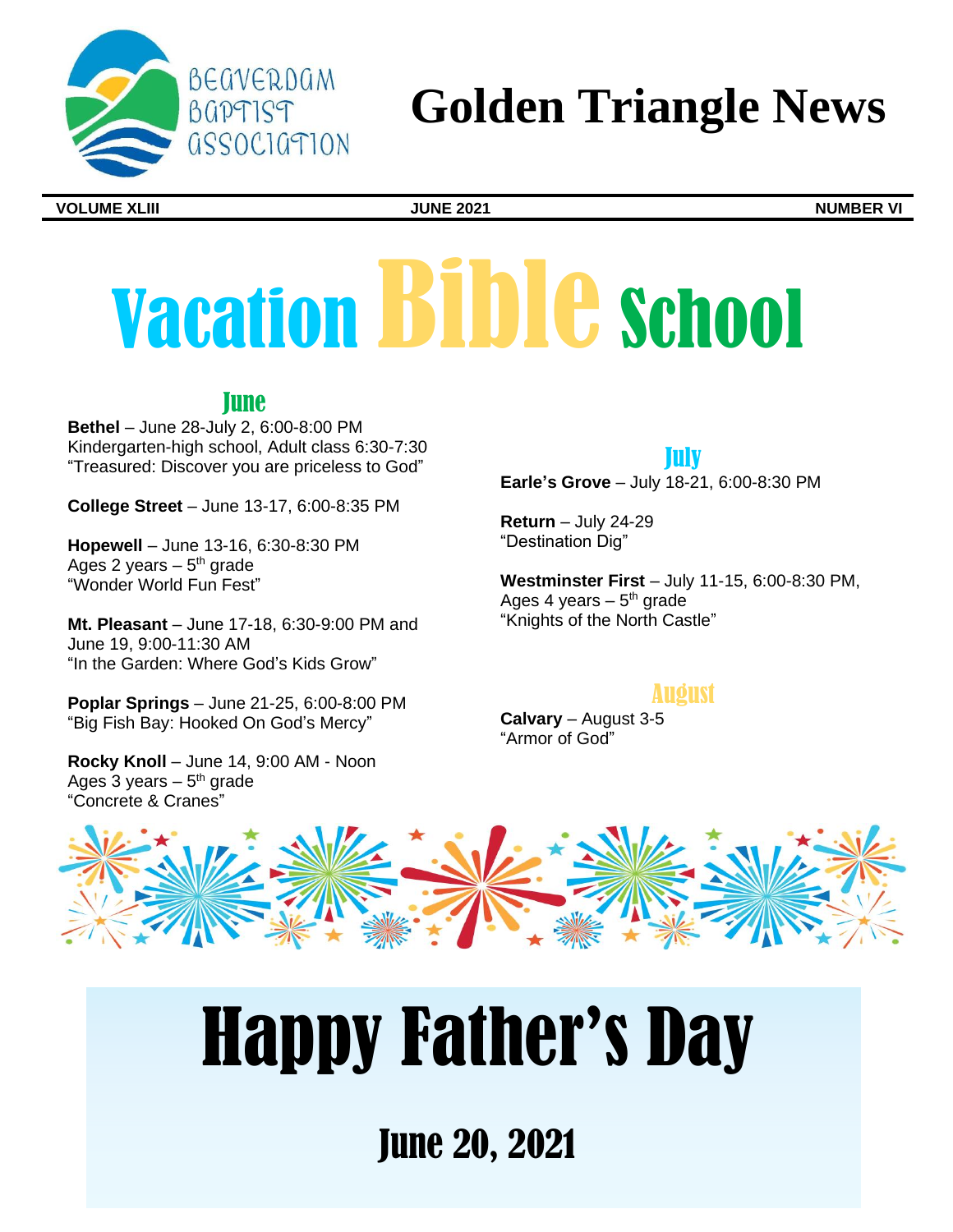#### From The DOM,

I am thrilled to announce that the Beaverdam Baptist Association will be sponsoring a trip to the Holy Land in the fall of 2022. The trip will be a 9-day trip where we will visit Mt. Carmel, Caesarea Maritima, the Sea of Galilee, Capernaum, Jordan River (Baptism), Megiddo, Nazareth, Jericho, Jerusalem, The Dead Sea, Masada, and Qumran. We will spend time at Caiaphas's house, the Garden Tomb, as well as at Golgotha. We would love for you to consider joining us and experience the Bible come alive. This would also be a wonderful opportunity for churches to provide their pastors with a Pastor's Appreciation Month blessing that they would never forget. If you would be interested in going or in getting additional information, please contact me at the Beaverdam Baptist Association 864-882-7070.







Pastors, would you be interested in learning more about how to lead your church towards better overall health? The SCBC has a new pilot RE cohort training available for pastors interested in revitalization as well as those interested in replanting.

RE is designed to provide easy access to revitalization training with 13 lessons that move from truth to wisdom to context. It is not a "let us tell you how to revitalize your church" resource, but a "God has called you to make disciples, so how will you accomplish His mission through the church you have been called to serve?" Written by practitioners for pastors, each lesson starts online in preparation to gather monthly in a cohort of 4-8 pastors. The Beaverdam Baptist Association will be launching our Associational Pastors RE Cohort this fall. We would love for you to consider being a part of this wonderful learning opportunity. If interested please contact David Shirley or Randy Keasler. For additional information please go to: https://hopeforchurches.squarespace.com/pasto rcohort

*David*

**Pastors Prayer Time** 

**Mondays at 9:00 AM**

**Beaverdam Mission Center**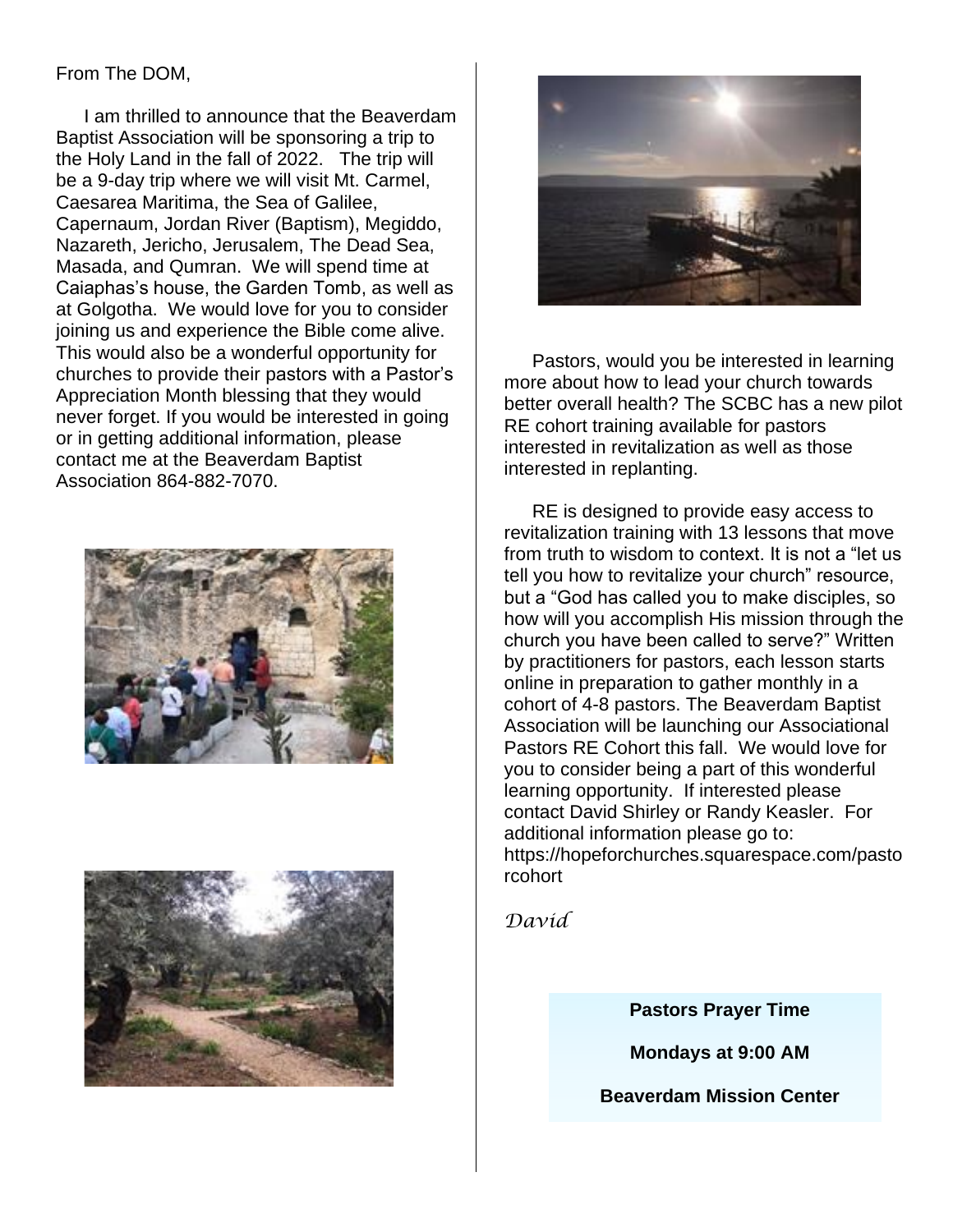## **Church Contributions**

|                                                                                                                                                              | Apr 21                                                                                         | Jan-Apr 21                                                                                                                |
|--------------------------------------------------------------------------------------------------------------------------------------------------------------|------------------------------------------------------------------------------------------------|---------------------------------------------------------------------------------------------------------------------------|
| Beaverdam                                                                                                                                                    | 237.02                                                                                         | 843.71                                                                                                                    |
| <b>Belmont</b>                                                                                                                                               | 0.00                                                                                           | 0.00                                                                                                                      |
| <b>Bethel</b>                                                                                                                                                | 227.20                                                                                         | 947.20                                                                                                                    |
| Bethlehem                                                                                                                                                    | 0.00                                                                                           | 0.00                                                                                                                      |
| Calvary                                                                                                                                                      | 80.65                                                                                          | 316.85                                                                                                                    |
| Chauga                                                                                                                                                       | 69.36                                                                                          | 243.77                                                                                                                    |
| Cheohee                                                                                                                                                      | 200.00                                                                                         | 800.00                                                                                                                    |
| Clearmont                                                                                                                                                    | 364.32                                                                                         | 1,603.94                                                                                                                  |
| <b>College Street</b><br>Coneross                                                                                                                            | 0.00<br>75.00                                                                                  | 0.00<br>300.00                                                                                                            |
| Corinth - Seneca                                                                                                                                             | 0.00                                                                                           | 0.00                                                                                                                      |
| Corinth - Westminster                                                                                                                                        | 500.00                                                                                         | 1,000.00                                                                                                                  |
| Cross Roads - Seneca                                                                                                                                         | 200.00                                                                                         | 530.68                                                                                                                    |
| Cross Roads - Westminster                                                                                                                                    | 100.00                                                                                         | 400.00                                                                                                                    |
| Damascus                                                                                                                                                     | 0.00                                                                                           | 50.00                                                                                                                     |
| Davis Creek                                                                                                                                                  | 0.00                                                                                           | 0.00                                                                                                                      |
| Earle's Grove                                                                                                                                                | 1,374.00                                                                                       | 4,927.57                                                                                                                  |
| Ebenezer                                                                                                                                                     | 0.00                                                                                           | 2,000.00                                                                                                                  |
| Faith                                                                                                                                                        | 293.89                                                                                         | 293.89                                                                                                                    |
| <b>Fants Grove</b>                                                                                                                                           | 0.00                                                                                           | 341.49                                                                                                                    |
| Golden Corner                                                                                                                                                | 1,500.00                                                                                       | 1,500.00                                                                                                                  |
| Heart Land                                                                                                                                                   | 139.00                                                                                         | 501.00                                                                                                                    |
| Hepsibah                                                                                                                                                     | 780.34                                                                                         | 3,121.36                                                                                                                  |
| <b>Holly Springs</b>                                                                                                                                         | 308.96                                                                                         | 1,998.75                                                                                                                  |
| Hopewell                                                                                                                                                     | 499.93                                                                                         | 1,716.20                                                                                                                  |
| Iglesia Bautista Bethel                                                                                                                                      | 0.00                                                                                           | 0.00                                                                                                                      |
| Little River                                                                                                                                                 | 0.00                                                                                           | 0.00                                                                                                                      |
| Long Creek<br>Lydia                                                                                                                                          | 167.00<br>0.00                                                                                 | 668.00<br>1,275.59                                                                                                        |
| Maranatha                                                                                                                                                    | 120.48                                                                                         | 411.27                                                                                                                    |
| Monte Vista                                                                                                                                                  | 25.00                                                                                          | 100.00                                                                                                                    |
| Mountain Rest                                                                                                                                                | 667.04                                                                                         | 2,803.18                                                                                                                  |
| <b>Mountain View</b>                                                                                                                                         | 100.00                                                                                         | 400.00                                                                                                                    |
| Mt. Freedom                                                                                                                                                  | 0.00                                                                                           | 300.00                                                                                                                    |
| Mt. Pleasant                                                                                                                                                 | 333.32                                                                                         | 666.64                                                                                                                    |
| Mt. Tabor                                                                                                                                                    | 219.18                                                                                         | 761.73                                                                                                                    |
| New Hope                                                                                                                                                     | 368.00                                                                                         | 1,558.00                                                                                                                  |
| Old Liberty                                                                                                                                                  | 201.90                                                                                         | 924.15                                                                                                                    |
| Open Door                                                                                                                                                    | 125.00                                                                                         | 500.00                                                                                                                    |
| <b>Pleasant Grove</b>                                                                                                                                        | 0.00                                                                                           | 0.00                                                                                                                      |
| Pleasant Hill                                                                                                                                                | 100.00                                                                                         | 400.00                                                                                                                    |
| <b>Pleasant Ridge</b>                                                                                                                                        | 500.00                                                                                         | 2,000.00                                                                                                                  |
| Poplar Springs                                                                                                                                               | 651.30                                                                                         | 2,218.93                                                                                                                  |
| Puerta Abierta                                                                                                                                               | 0.00                                                                                           | 0.00                                                                                                                      |
| <b>Reedy Fork</b>                                                                                                                                            | 317.58                                                                                         | 1,183.22                                                                                                                  |
| Retreat                                                                                                                                                      | 0.00                                                                                           | 0.00                                                                                                                      |
| Return                                                                                                                                                       | 779.98                                                                                         | 3,250.10                                                                                                                  |
|                                                                                                                                                              |                                                                                                |                                                                                                                           |
|                                                                                                                                                              |                                                                                                |                                                                                                                           |
|                                                                                                                                                              |                                                                                                |                                                                                                                           |
|                                                                                                                                                              |                                                                                                |                                                                                                                           |
|                                                                                                                                                              |                                                                                                |                                                                                                                           |
|                                                                                                                                                              |                                                                                                |                                                                                                                           |
| Souls Harbor                                                                                                                                                 |                                                                                                |                                                                                                                           |
| South Union                                                                                                                                                  | 141.74                                                                                         | 738.55                                                                                                                    |
| Utica                                                                                                                                                        | 1,864.19                                                                                       | 5,596.22                                                                                                                  |
| Walhalla                                                                                                                                                     | 150.00                                                                                         | 300.00                                                                                                                    |
| Welcome                                                                                                                                                      | 174.00                                                                                         | 467.25                                                                                                                    |
| West Union                                                                                                                                                   | 0.00                                                                                           | 0.00                                                                                                                      |
|                                                                                                                                                              | 0.00                                                                                           |                                                                                                                           |
|                                                                                                                                                              |                                                                                                |                                                                                                                           |
|                                                                                                                                                              |                                                                                                |                                                                                                                           |
| Total                                                                                                                                                        | 17,558.66                                                                                      | 64,649.27                                                                                                                 |
| <b>Other Contributions</b>                                                                                                                                   |                                                                                                | 0.00                                                                                                                      |
| <b>Total Income</b>                                                                                                                                          | 17,558.66                                                                                      | 64,649.27                                                                                                                 |
| Rock Hill<br>Rocky Knoll<br>Salem<br>Scenic Heights<br>Seneca<br>Shiloh<br><b>Snow Creek</b><br>Westminster<br><b>Westminster First</b><br><b>Wolf Stake</b> | 0.00<br>370.14<br>1,250.01<br>300.00<br>1,275.13<br>0.00<br>0.00<br>145.00<br>125.00<br>138.00 | <b>0.00</b><br>1,735.96<br>2,499.98<br>1,200.00<br>5,081.13<br>0.00<br>1,382.96<br>580.00<br>1,500.00<br>500.00<br>210.00 |

## **Church News**

#### *Staff Changes:*

Rev. Brett Turner has accepted the senior pastor position at **New Hope** Baptist Church.

#### *Staff Needs:*

**Earle's Grove** Baptist Church, is seeking a Music Director to lead choir and congregation in a Christcentered blended style of traditional and contemporary music. Will oversee Children's and Youth Choir, as well as, Orchestra and incorporate them in worship service. Those feeling the leading of the Holy Spirit, please send resumes' to: Attention: Personnel Committee Earle's Grove Baptist Church, 398 Cedar Lane Road Westminster, SC 29693

**Return** Baptist Church, Seneca, is seeking to fill two part-time positions, Student Minister and Children's Minister. Anyone interested should contact Pastor Bobby Holcombe at (864) 246- 8462.

**First Baptist Church** in **Westminster**, SC, is seeking a permanent part-time music minister. Anyone interested should contact the church office at 864- 647-2688.

**Utica** Baptist Church is seeking a part-time, interim student pastor. Please send resumes and/or questions to searchteam@uticabaptist.com.



## **Heart Land Baptist Church Revival**

## **507 S Townville St, Seneca**

Heart Land Baptist Church will be holding revival **June 13-16**.

Sunday 10:30 AM and 6:00 PM Monday-Wednesday 7:00 PM

Reverend Dr. Danny Parton will be preaching. Come and be blessed by a godly man who preaches the Word of God.



## **Volunteer Opportunity**

PruittHealth Hospice is seeking compassionate volunteers in the Oconee County area. This is a great opportunity to be a blessing to hospice patients and families. If you would like to give of your time, please contact Matthew Winters at 864-226-1219.



**WMU Missions Celebration and Annual Meeting** 

**June 13**

**Southern Baptist Convention Annual Meeting** 

**June 15-16** 

**Nashville, TN**